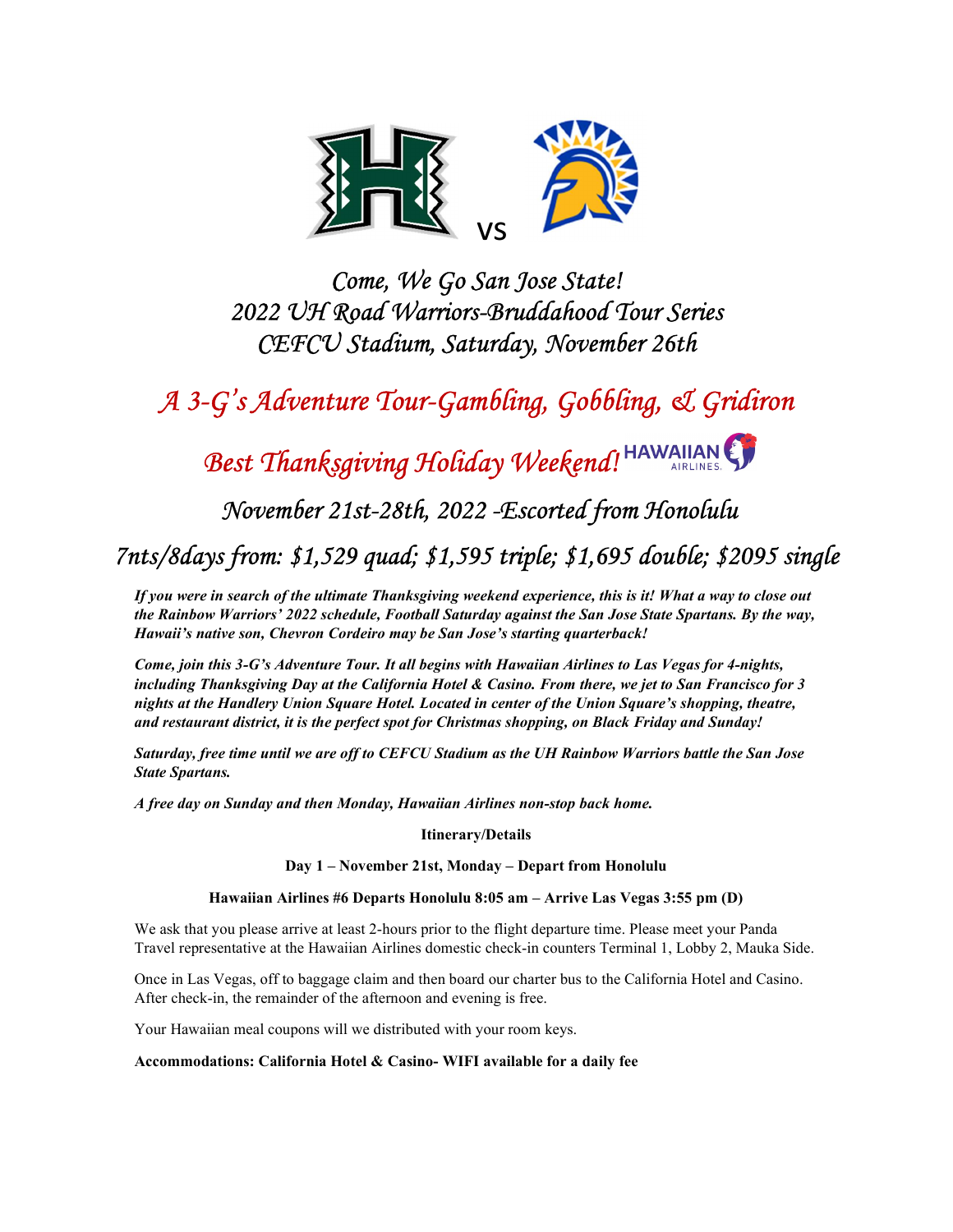#### Day 2 – November 22nd, Tuesday – Las Vegas (B/L/D)

Free day! Enjoy!

#### Accommodations: California Hotel & Casino- WIFI available for a daily fee

Day 3 – November 23rd, Wednesday – Las Vegas (B/L/D)

Free day! Enjoy!

Accommodations: California Hotel & Casino- WIFI available for a daily fee

#### Day 4 – November 24th, Thursday – Las Vegas (B/L/D)

### Happy Thanksgiving!

Enjoy a complete free day!

Accommodations: California Hotel & Casino- WIFI available for a daily fee

#### Day 5 – November 25<sup>th</sup>, Friday – Las Vegas-San Francisco (B)

Please meet in the lobby by 7:45am as we bid good-bye to Las Vegas and jet off to San Francisco. We will arrange for a bag pull time.

#### Alaska Airlines #1165 Departs Las Vegas 11:00 am – Arrive San Francisco 12:33 pm

Once in San Francisco, please claim your bags and we are off by charter bus to the Handlery Union Square Hotel, our "City by the Bay" hale. Standard check in time is 4:00pm and if rooms are not available, our bags will be stored. You can get out and enjoy the city and get in some Black Friday shopping.



# Accommodations: Handlery Union Square Hotel



#### Day 6 – November 26<sup>th</sup>, Saturday – San Francisco-San Jose-San Francisco

It is Football Saturday! Enjoy free time until the meeting time for the drive over to San Jose. While meals are not included at the Handlery Hotel, they do have an arrangement with Café Mason, steps from the hotel, offering a 20% discount to all in-house guests. This is a link to the restaurant, http://www.cafemasonsf.com/

In past years UHAA, Hawai'i Chamber of Commerce of Northern California has sponsored a tailgate party at the San Jose State University football practice field and entrance is complimentary. If they do so this year, we will plan to leave earlier from the hotel to spend time there. If there is a cost, we will advise.

After the game, back to San Francisco and our hotel. The remainder of the afternoon and evening is free.

## Accommodations: Handlery Union Square Hotel